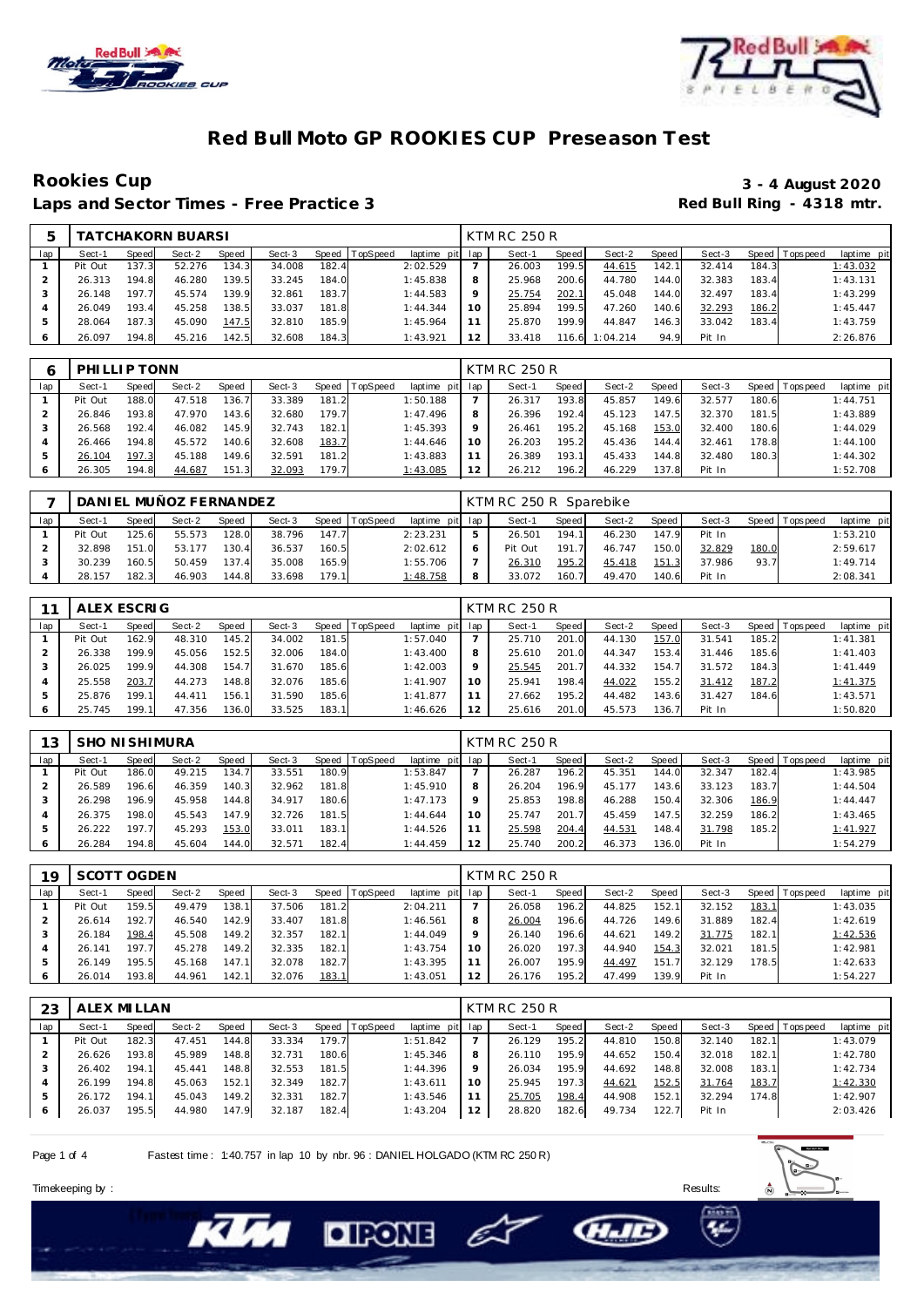



## **Red Bull Moto GP ROOKIES CUP Preseason Test**

### **Rookies Cup 3 - 4 August 2020** Laps and Sector Times - Free Practice 3 **Red Bull Ring - 4318 mtr.**

| 24  |         | I VAN ORTOLÂ |        |       |        |       |                  |             |     | KTM RC 250 R |         |        |       |        |       |                 |             |
|-----|---------|--------------|--------|-------|--------|-------|------------------|-------------|-----|--------------|---------|--------|-------|--------|-------|-----------------|-------------|
| lap | Sect-1  | Speed        | Sect-2 | Speed | Sect-3 |       | Speed   TopSpeed | laptime pit | lap | Sect-1       | Speed I | Sect-2 | Speed | Sect-3 |       | Speed Tops peed | laptime pit |
|     | Pit Out | 171.0        | 47.960 | 139.2 | 35.119 | 178.8 |                  | 1:58.570    |     | 26.045       | 198.0   | 48.161 | 151.7 | 31.916 | 184.0 |                 | 1:46.122    |
|     | 26.523  | 196.2        | 45.823 | 145.9 | 32.561 | 184.3 |                  | 1:44.907    | 8   | 25.716       | 203.3   | 44.349 | 152.1 | 31.615 | 185.9 |                 | 1:41.680    |
|     | 25.875  | 197.3        | 45.002 | 149.6 | 31.931 | 185.2 |                  | 1:42.808    | 9   | 25.455       | 206.0   | 44.221 | 153.0 | 31.864 | 184.9 |                 | 1:41.540    |
|     | 25.932  | 193.1        | 44.789 | 150.4 | 31.844 | 184.3 |                  | 1:42.565    | 10  | 25.425       | 204.8   | 44.567 | 148.4 | 31.705 | 185.6 |                 | 1:41.697    |
| 5   | 25.991  | 196.9        | 44.439 | 155.2 | 31.928 | 186.9 |                  | 1:42.358    |     | 25.601       | 201.7   | 44.164 | 154.3 | 31.841 | 187.2 |                 | 1:41.606    |
| 6   | 25.665  | 201.0        | 46.223 | 152.5 | 32.231 | 183.1 |                  | 1:44.119    | 12  | 25.519       | 202.1   | 46.618 | 137.8 | Pit In |       |                 | 1:52.915    |

| 28  |         |       | MATTEO BERTELLE |       |        |       |          |                 |         | KTM RC 250 R |       |        |       |        |       |                   |             |
|-----|---------|-------|-----------------|-------|--------|-------|----------|-----------------|---------|--------------|-------|--------|-------|--------|-------|-------------------|-------------|
| lap | Sect-1  | Speed | Sect-2          | Speed | Sect-3 | Speed | TopSpeed | laptime pit lap |         | Sect-1       | Speed | Sect-2 | Speed | Sect-3 |       | Speed   Tops peed | laptime pit |
|     | Pit Out | 166.2 | 48.685          | 135.0 | 35.564 | 180.3 |          | 1:58.894        |         | 25.774       | 199.5 | 44.641 | 147.1 | 31.804 | 188.5 |                   | 1:42.219    |
|     | 26.493  | 199.9 | 45.972          | 143.6 | 32.890 | 181.2 |          | 1:45.355        | 8       | 25.627       | 201.0 | 44.548 | 150.8 | 31.702 | 184.0 |                   | 1:41.877    |
|     | 26.200  | 192.4 | 45.305          | 148.4 | 32.208 | 183.1 |          | 1:43.713        | $\circ$ | 25.813       | 197.3 | 44.463 | 149.2 | 31.782 | 183.7 |                   | 1:42.058    |
|     | 25.954  | 198.8 | 45.205          | 144.8 | 32.080 | 184.0 |          | 1:43.239        | 10      | 25.720       | 198.8 | 44.811 | 150.4 | 31.880 | 186.5 |                   | 1:42.411    |
|     | 25.918  | 198.4 | 44.664          | 150.0 | 31.809 | 184.3 |          | 1:42.391        |         | 25.628       | 199.9 | 44.412 | 155.2 | 31.848 | 186.2 |                   | 1:41.888    |
|     | 25.788  | 197.3 | 44.563          | 150.8 | 32.911 | 185.6 |          | 1:43.262        | 12      | 25.455       | 202.9 | 47.028 | 128.9 | Pit In |       |                   | 1:55.231    |

| 29  | BILLY VAN EERDE |       |        |       |        |       |          |             |     | KTM RC 250 R |       |        |       |        |       |            |             |
|-----|-----------------|-------|--------|-------|--------|-------|----------|-------------|-----|--------------|-------|--------|-------|--------|-------|------------|-------------|
| lap | Sect-1          | Speed | Sect-2 | Speed | Sect-3 | Speed | TopSpeed | laptime pit | lap | Sect-1       | Speed | Sect-2 | Speed | Sect-3 | Speed | Tops pee d | laptime pit |
|     | Pit Out         | 177.2 | 48.727 | 137.8 | 33.483 | 179.7 |          | 2:00.845    |     | 26.069       | 199.9 | 44.987 | 151.  | 31.805 | 184.3 |            | 1:42.861    |
|     | 26.693          | 191.7 | 45.613 | 145.9 | 32.350 | 180.0 |          | 1:44.656    | 8   | 25.825       | 198.4 | 44.687 | 147.  | 31.510 | 184.0 |            | 1:42.022    |
|     | 26.920          | 183.5 | 48.349 | 145.6 | 33.134 | 181.5 |          | 1:48.403    | 9   | 25.900       | 198.4 | 45.362 | 144.0 | 31.747 | 186.2 |            | 1:43.009    |
|     | 26.541          | 193.4 | 45.412 | 146.3 | 32.162 | 181.8 |          | 1:44.115    | 10  | 25.792       | 200.2 | 44.378 | 144.4 | 31.777 | 184.6 |            | 1:41.947    |
|     | 26.388          | 193.8 | 46.072 | 140.6 | 34.768 | 180.9 |          | 1:47.228    |     | 25.773       | 199.5 | 44.870 | 150.0 | 31.883 | 183.4 |            | 1:42.526    |
|     | 26.559          | 194.8 | 46.250 | 142.1 | 37.058 | 180.9 |          | 1:49.867    | 12  | 25.87'       | 198.8 | 46.195 | 137.  | Pit In |       |            | 1:52.357    |

| 34  | MARIO AJI |       |        |              |        |       |                |                 | KTM RC 250 R |         |        |       |        |       |                   |             |
|-----|-----------|-------|--------|--------------|--------|-------|----------------|-----------------|--------------|---------|--------|-------|--------|-------|-------------------|-------------|
| lap | Sect-′    | Speed | Sect-2 | <b>Speed</b> | Sect-3 |       | Speed TopSpeed | laptime pit lap | Sect-1       | Speed I | Sect-2 | Speed | Sect-3 |       | Speed   Tops peed | laptime pit |
|     | Pit Out   | 173.2 | 47.958 | 135.0        | 39.411 | 179.4 |                | 2:03.196        | 26.079       | 199.9   | 44.603 | 151.3 | 32.195 | 183.7 |                   | 1:42.877    |
|     | 26.603    | 199.1 | 45.938 | 147.9        | 33.750 | 182.4 |                | 1:46.291        | 26.000       | 199.9   | 44.336 | 150.8 | 31.914 | 183.7 |                   | 1:42.250    |
|     | 26.028    | 201.4 | 45.109 | 152.1        | 32.147 | 184.3 |                | 1:43.284        | 25.953       | 199.9   | 44.233 | 152.5 | 31.836 | 183.1 |                   | 1:42.022    |
|     | 25.990    | 202.1 | 44.642 | 152.1        | 32.091 | 184.3 |                | 1:42.723        | 25.884       | 200.6   | 44.520 | 152.1 | 31.864 | 183.1 |                   | 1:42.268    |
|     | 25.988    | 200.2 | 44.591 | 141.7        | 32.195 | 183.7 |                | 1:42.774        | 25.964       | 198.0   | 44.252 | 151.7 | 32.146 | 180.9 |                   | 1:42.362    |

| 37  | PEDRO ACOSTA |       |        |       |        |       |                  |                 |    | KTM RC 250 R |       |        |       |        |       |                |             |
|-----|--------------|-------|--------|-------|--------|-------|------------------|-----------------|----|--------------|-------|--------|-------|--------|-------|----------------|-------------|
| lap | Sect-1       | Speed | Sect-2 | Speed | Sect-3 |       | Speed   TopSpeed | laptime pit lap |    | Sect-1       | Speed | Sect-2 | Speed | Sect-3 |       | Speed Topspeed | laptime pit |
|     | Pit Out      | 191.7 | 49.442 | 139.2 | 38.506 | 184.6 |                  | 2:01.491        |    | 25.536       | 203.7 | 44.193 | 157.9 | 31.502 | 184.9 |                | 1:41.231    |
|     | 25.841       | 202.9 | 45.027 | 151.3 | 31.972 | 185.6 |                  | 1:42.840        |    | 25.652       | 199.9 | 43.970 | 157.9 | 31.609 | 185.6 |                | 1:41.231    |
|     | 25.661       | 203.7 | 44.479 | 152.5 | 31.581 | 187.5 |                  | 1:41.721        |    | 25.828       | 197.7 | 46.074 | 157.0 | 31.577 | 186.9 |                | 1:43.479    |
|     | 25.485       | 195.5 | 44.179 | 153.4 | 32.011 | 184.3 |                  | 1:41.675        | 10 | 25.413       | 203.7 | 43.900 | 154.3 | 32.414 | 184.9 |                | 1:41.727    |
|     | 25.630       | 199.9 | 44.405 | 155.2 | 31.697 | 184.6 |                  | 1:41.732        |    | 25.585       | 200.6 | 44.609 | 148.4 | 31.579 | 184.3 |                | 1:41.773    |
|     | 26.452       | 188.7 | 47.115 | 144.8 | 32.487 | 186.5 |                  | 1:46.054        |    | 25.754       | 198.4 | 45.577 | 139.9 | Pit In |       |                | 1:51.915    |

| 38  |         |       | DAVI D SALVADOR GOMEZ |       |        |       |          |             |         | KTM RC 250 R |       |        |       |        |       |                 |             |
|-----|---------|-------|-----------------------|-------|--------|-------|----------|-------------|---------|--------------|-------|--------|-------|--------|-------|-----------------|-------------|
| lap | Sect-1  | Speed | Sect-2                | Speed | Sect-3 | Speed | TopSpeed | laptime pit | lap     | Sect-1       | Speed | Sect-2 | Speed | Sect-3 |       | Speed Tops peed | laptime pit |
|     | Pit Out | 192.4 | 46.105                | 145.2 | 35.146 | 180.3 |          | 1:54.662    |         | 25.598       | 205.2 | 44.353 | 152.5 | 31.320 | 186.2 |                 | 1:41.271    |
|     | 26.318  | 199.1 | 45.000                | 147.1 | 32.481 | 181.5 |          | 1:43.799    | 8       | 25.535       | 203.3 | 50.302 | 150.0 | 31.617 | 182.4 |                 | 1:47.454    |
|     | 26.149  | 199.1 | 44.815                | 149.2 | 31.983 | 182.4 |          | 1:42.947    | $\circ$ | 25.790       | 199.9 | 44.557 | 152.5 | 31.544 | 182.4 |                 | 1:41.891    |
|     | 25.836  | 200.6 | 44.667                | 150.8 | 31.749 | 184.3 |          | 1:42.252    | 10      | 25.623       | 201.4 | 44.578 | 149.6 | 31.449 | 183.7 |                 | 1:41.650    |
|     | 25.601  | 202.1 | 44.794                | 153.0 | 31.674 | 183.7 |          | 1:42.069    |         | 25.563       | 203.7 | 44.279 | 150.0 | 31.351 | 183.4 |                 | 1:41.193    |
|     | 25.723  | 200.6 | 44.165                | 151.7 | 32.072 | 186.5 |          | 1:41.960    | 12      | 25.664       | 201.4 | 48.868 | 130.8 | Pit In |       |                 | 1:58.753    |

| 39  |         |       | BARTHOLOMÉ PERRIN |       |        |       |          |                 |    | KTM RC 250 R |         |        |         |        |       |                   |             |
|-----|---------|-------|-------------------|-------|--------|-------|----------|-----------------|----|--------------|---------|--------|---------|--------|-------|-------------------|-------------|
| lap | Sect-1  | Speed | Sect-2            | Speed | Sect-3 | Speed | TopSpeed | laptime pit lap |    | Sect-1       | Speed I | Sect-2 | Speed I | Sect-3 |       | Speed   Tops peed | laptime pit |
|     | Pit Out | 187.3 | 47.915            | 134.0 | 34.042 | 177.3 |          | 1:55.083        |    | 26.933       | 192.4   | 46.123 | 138.8   | 32.687 | 178.8 |                   | 1:45.743    |
|     | 27.302  | 195.5 | 46.076            | 135.3 | 32.749 | 181.2 |          | 1:46.127        |    | 26.898       | 191.7   | 45.897 | 139.9   | 32.868 | 179.4 |                   | 1:45.663    |
|     | 26.608  | 192.4 | 46.155            | 137.1 | 32.525 | 183.1 |          | 1:45.288        |    | 27.252       | 189.7   | 45.693 | 140.3   | 32.462 | 180.6 |                   | 1:45.407    |
|     | 26.306  | 193.8 | 46.975            | 139.5 | 33.345 | 180.6 |          | 1:46.626        | 10 | 26.149       | 199.1   | 45.857 | 143.2   | 32.684 | 178.8 |                   | 1:44.690    |
|     |         |       |                   |       |        |       |          |                 |    |              |         |        |         |        |       |                   |             |

– E

**CHAIC** 

Page 2 of 4 Fastest time : 1:40.757 in lap 10 by nbr. 96 : DANIEL HOLGADO (KTM RC 250 R)

**DIRONE** 



Timekeeping by : Results: Results: Results: Results: Results: Results: Results: Results: Results: Results: Results: Results: Results: Results: Results: Results: Results: Results: Results: Results: Results: Results: Results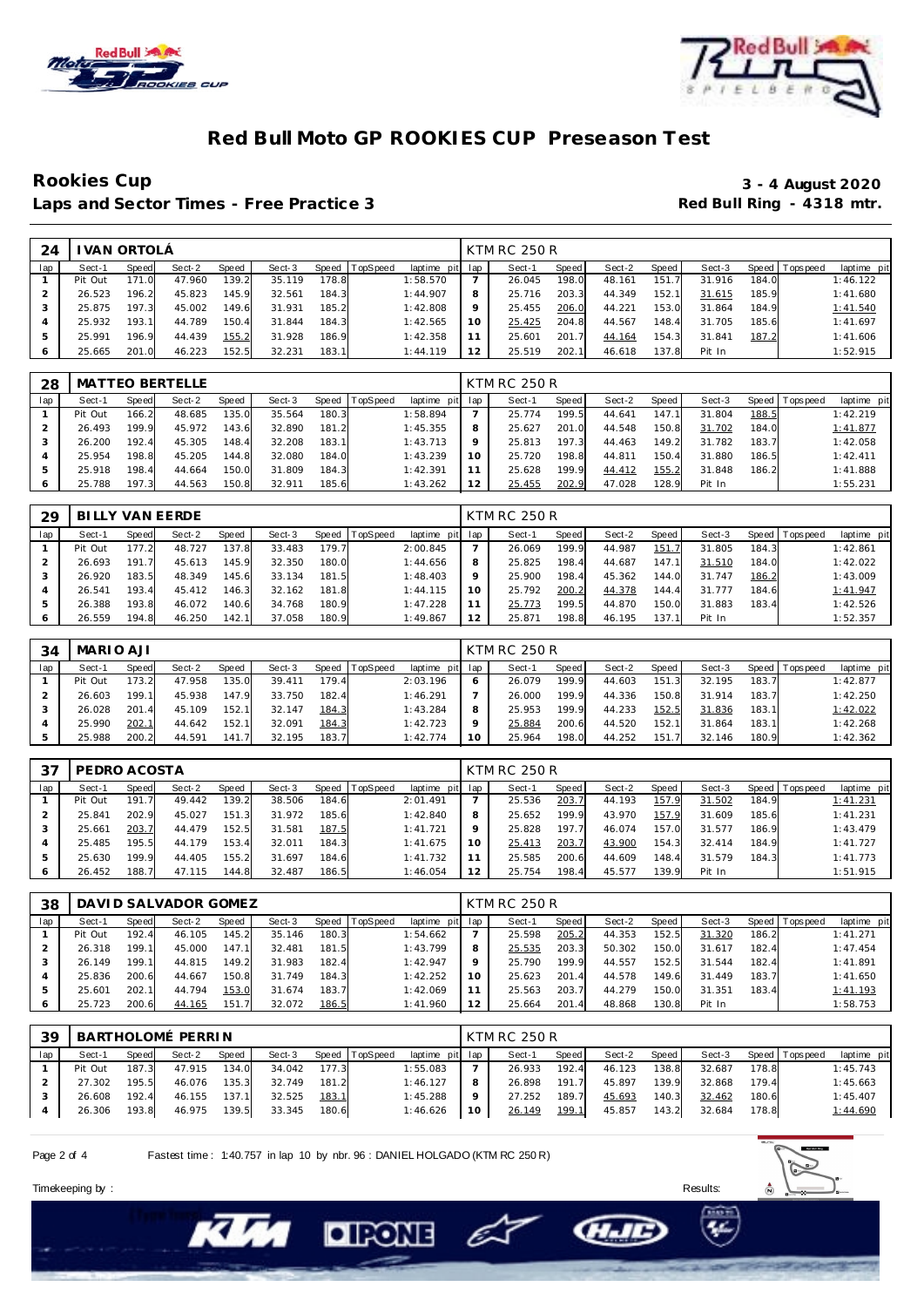

Laps and Sector Times - Free Practice 3



### **Red Bull Moto GP ROOKIES CUP Preseason Test**

# Rookies Cup<br>
1992 - 3 - 4 August 2020<br>
Red Bull Ring - 4318 mtr.

|  |  |  | 1:45.275 11 26.586 195.5 45.881 143.6 32.835 180.0 |  |  |  | 1:45.302 |
|--|--|--|----------------------------------------------------|--|--|--|----------|
|  |  |  | 1:46.402 12 32.434 121.9 52.875 134.3 Pit In       |  |  |  | 2:09.381 |

| 48  |         |       | <b>GABIN PLANQUES</b> |       |        |       |          |                 |         | KTM RC 250 R |       |        |         |        |       |                 |             |
|-----|---------|-------|-----------------------|-------|--------|-------|----------|-----------------|---------|--------------|-------|--------|---------|--------|-------|-----------------|-------------|
| lap | Sect-1  | Speed | Sect-2                | Speed | Sect-3 | Speed | TopSpeed | laptime pit lap |         | Sect-1       | Speed | Sect-2 | Speed ! | Sect-3 |       | Speed Tops peed | laptime pit |
|     | Pit Out | 186.7 | 47.286                | 143.2 | 33.227 | 182.4 |          | 1:53.448        |         | 26.099       | 194.8 | 45.000 | 150.4   | 32.311 | 183.7 |                 | 1:43.410    |
|     | 26.601  | 195.2 | 45.737                | 147.7 | 32.676 | 180.9 |          | 1:45.014        | 8       | 25.942       | 193.1 | 44.748 | 147.9   | 31.701 | 185.6 |                 | 1:42.391    |
|     | 26.398  | 193.8 | 45.253                | 149.2 | 32.506 | 181.8 |          | 1:44.157        | $\circ$ | 25.825       | 198.4 | 44.457 | 148.4   | 31.642 | 186.5 |                 | 1:41.924    |
|     | 26.498  | 192.4 | 45.336                | 149.6 | 32.391 | 185.9 |          | 1:44.225        |         | 25.652       | 197.3 | 44.549 | 149.6   | 31.777 | 182.4 |                 | 1:41.978    |
|     | 25.971  | 195.5 | 45.645                | 153.4 | 31.966 | 184.9 |          | 1:43.582        |         | 25.957       | 192.0 | 44.662 | 151.3   | 31.665 | 189.1 |                 | 1:42.284    |
|     | 25.930  | 198.8 | 45.151                | 151.7 | 32.681 | 183.4 |          | 1:43.762        |         | 25.472       | 197.7 | 46.786 | 133.7   | Pit In |       |                 | 1:52.481    |

| 55  |         |       | NOAH DETTWILER |       |        |       |                  |                 |         | KTM RC 250 R |       |        |       |        |       |                |             |
|-----|---------|-------|----------------|-------|--------|-------|------------------|-----------------|---------|--------------|-------|--------|-------|--------|-------|----------------|-------------|
| lap | Sect-1  | Speed | Sect-2         | Speed | Sect-3 |       | Speed   TopSpeed | laptime pit lap |         | Sect-1       | Speed | Sect-2 | Speed | Sect-3 |       | Speed Topspeed | laptime pit |
|     | Pit Out | 186.0 | 47.473         | 134.0 | 33.638 | 180.6 |                  | 1:56.939        |         | 26.026       | 196.2 | 44.800 | 146.3 | 32.162 | 184.0 |                | 1:42.988    |
|     | 26.603  | 193.4 | 46.085         | 141.0 | 32.670 | 181.8 |                  | 1:45.358        | 8       | 25.994       | 195.9 | 44.705 | 147.9 | 32.030 | 186.9 |                | 1:42.729    |
|     | 26.480  | 188.7 | 45.634         | 146.3 | 32.654 | 181.5 |                  | 1:44.768        | $\circ$ | 25.943       | 194.8 | 44.728 | 147.1 | 32.165 | 182.1 |                | 1:42.836    |
|     | 26.443  | 191.7 | 45.685         | 145.9 | 32.833 | 181.5 |                  | 1:44.961        | 10      | 26.096       | 195.2 | 44.689 | 146.3 | 32.277 | 181.8 |                | 1:43.062    |
|     | 32.132  | 184.8 | 45.727         | 142.1 | 32.537 | 183.4 |                  | 1:50.396        |         | 26.245       | 191.7 | 49.051 | 145.6 | 31.966 | 187.5 |                | 1:47.262    |
|     | 26.142  | 195.9 | 44.980         | 145.6 | 32.230 | 183.7 |                  | 1:43.352        | 12      | 25.668       | 204.4 | 46.570 | 144.8 | Pit In |       |                | 1:54.379    |

| 58  | LUCA LUNETTA |       |        |       |        |       |          |                 |    | <b>KTM RC 250 R</b> |       |        |       |        |       |            |             |
|-----|--------------|-------|--------|-------|--------|-------|----------|-----------------|----|---------------------|-------|--------|-------|--------|-------|------------|-------------|
| lap | Sect-1       | Speed | Sect-2 | Speed | Sect-3 | Speed | TopSpeed | laptime pit lap |    | Sect-1              | Speed | Sect-2 | Speed | Sect-3 | Speed | T ops peed | laptime pit |
|     | Pit Out      | 178.6 | 48.556 | 138.7 | 35.644 | 182.7 |          | 1:57.420        |    | 25.895              | 199.5 | 44.604 | 149.6 | 31.783 | 185.6 |            | 1:42.282    |
|     | 26.437       | 198.0 | 46.075 | 143.6 | 32.819 | 181.5 |          | 1:45.331        |    | 25.771              | 201.4 | 44.499 | 152.5 | 31.540 | 185.2 |            | 1:41.810    |
|     | 26.265       | 202.1 | 45.407 | 146.7 | 32.363 | 183.4 |          | 1:44.035        |    | 25.780              | 201.4 | 53.068 | 143.2 | Pit In |       |            | 2:02.682    |
|     | 26.180       | 200.2 | 44.863 | 153.4 | 32.562 | 182.7 |          | 1:43.605        | 10 | Pit Out             | 176.9 | 47.466 | 152.5 | 32.997 | 182.7 |            | 2:51.965    |
|     | 26.113       | 198.4 | 45.246 | 150.8 | 31.847 | 184.6 |          | 1:43.206        |    | 26.047              | 199.5 | 46.822 | 135.3 | Pit In |       |            | 1:56.731    |
|     | 26.060       | 196.9 | 44.992 | 149.6 | 32.124 | 185.6 |          | 1:43.176        |    |                     |       |        |       |        |       |            |             |

| 64  |         |        | DAVI D MUÑOZ RODRI GUEZ |       |        |       |                  |             |     | KTM RC 250 R |       |        |       |        |       |            |             |
|-----|---------|--------|-------------------------|-------|--------|-------|------------------|-------------|-----|--------------|-------|--------|-------|--------|-------|------------|-------------|
| lap | Sect-1  | Speed  | Sect-2                  | Speed | Sect-3 |       | Speed   TopSpeed | laptime pit | lap | Sect-1       | Speed | Sect-2 | Speed | Sect-3 | Speed | Tops pee d | laptime pit |
|     | Pit Out | 178.31 | 50.271                  | 135.3 | 33.989 | 182.4 |                  | 1:54.116    |     | 26.230       | 197.7 | 44.575 | 150.8 | 31.999 | 185.6 |            | 1:42.804    |
|     | 27.047  | 198.0  | 45.549                  | 147.5 | 32.686 | 184.3 |                  | 1:45.282    | 8   | 25.844       | 198.8 | 44.367 | 154.7 | 33.600 | 175.0 |            | 1:43.811    |
|     | 26.190  | 202.1  | 45.303                  | 155.6 | 32.514 | 185.2 |                  | 1:44.007    | 9   | 26.458       | 196.9 | 44.440 | 154.3 | 31.996 | 184.6 |            | 1:42.894    |
|     | 25.969  | 202.1  | 44.972                  | 142.1 | 32.345 | 185.9 |                  | 1:43.286    | 10  | 25.991       | 197.7 | 44.280 | 151   | 32.159 | 183.4 |            | 1:42.430    |
| ь   | 26.192  | 198.4  | 45.170                  | 151.7 | Pit In |       |                  | 1:55.102    |     | 26.053       | 197.7 | 44.106 | 153.8 | 32.618 | 149.8 |            | 1:42.777    |
|     | Pit Out | 194.1  | 45.737                  | 152.5 | 32.710 | 184.3 |                  | 2:46.912    | 12  | 34.342       | 127.4 | 58.287 | 123.0 | Pit In |       |            | 2:24.284    |

| 80  | DAVID ALONSO |       |        |       |        |       |          |             |         | KTM RC 250 R |       |        |       |        |       |                 |             |
|-----|--------------|-------|--------|-------|--------|-------|----------|-------------|---------|--------------|-------|--------|-------|--------|-------|-----------------|-------------|
| lap | Sect-1       | Speed | Sect-2 | Speed | Sect-3 | Speed | TopSpeed | laptime pit | lap     | Sect-1       | Speed | Sect-2 | Speed | Sect-3 |       | Speed Tops peed | laptime pit |
|     | Pit Out      | 186.0 | 49.566 | 140.3 | 33.571 | 183.1 |          | 1:52.868    |         | 25.918       | 199.9 | 44.718 | 150.0 | 31.993 | 185.6 |                 | 1:42.629    |
|     | 27.073       | 196.2 | 45.985 | 147.9 | 32.497 | 186.2 |          | 1:45.555    | 8       | 25.741       | 201.0 | 44.415 | 149.6 | 31.911 | 185.6 |                 | 1:42.067    |
|     | 26.148       | 201.7 | 45.755 | 150.0 | 32.228 | 186.2 |          | 1:44.131    | $\circ$ | 25.796       | 201.0 | 44.765 | 152.1 | 31.958 | 185.6 |                 | 1:42.519    |
|     | 26.021       | 194.1 | 45.040 | 148.8 | 32.367 | 186.9 |          | 1:43.428    | 10      | 25.662       | 198.4 | 44.441 | 153.0 | 31.970 | 180.9 |                 | 1:42.073    |
|     | 25.696       | 193.4 | 45.338 | 148.8 | 32.030 | 184.9 |          | 1:43.064    |         | 26.017       | 200.6 | 45.355 | 150.8 | 32.218 | 183.4 |                 | 1:43.590    |
|     | 26.038       | 200.6 | 44.803 | 147.1 | 32.095 | 184.9 |          | 1:42.936    | 12      | 25.859       | 194.5 | 46.881 | 140.6 | Pit In |       |                 | 1:56.373    |

| 84  |         |       | ZONTA VAN DEN GOORBERGH |       |        |       |          |             |     | KTM RC 250 R |       |        |       |        |       |                |             |
|-----|---------|-------|-------------------------|-------|--------|-------|----------|-------------|-----|--------------|-------|--------|-------|--------|-------|----------------|-------------|
| lap | Sect-1  | Speed | Sect-2                  | Speed | Sect-3 | Speed | TopSpeed | laptime pit | lap | Sect-1       | Speed | Sect-2 | Speed | Sect-3 |       | Speed Topspeed | laptime pit |
|     | Pit Out | 176.3 | 47.968                  | 135.7 | 33.741 | 184.9 |          | 1:50.375    |     | 25.992       | 196.2 | 44.738 | 141.7 | 32.343 | 186.5 |                | 1:43.073    |
|     | 26.183  | 185.7 | 46.433                  | 140.3 | 32.833 | 184.9 |          | 1:45.449    | 8   | 25.843       | 196.2 | 45.037 | 142.9 | 32.328 | 185.6 |                | 1:43.208    |
|     | 26.096  | 194.1 | 45.707                  | 141.4 | Pit In |       |          | 1:52.391    | 9   | 25.720       | 193.8 | 45.482 | 141.0 | 32.482 | 187.2 |                | 1:43.684    |
|     | Pit Out | 196.9 | 46.544                  | 141.4 | 33.095 | 184.3 |          | 2:04.504    | 10  | 25.582       | 202.9 | 44.822 | 146.7 | 32.353 | 183.4 |                | 1:42.757    |
| 5   | 26.086  | 199.5 | 45.518                  | 144.0 | 32.945 | 184.0 |          | 1:44.549    |     | 25.971       | 197.7 | 45.035 | 145.2 | 32.310 | 180.6 |                | 1:43.316    |
| 6   | 26.163  | 199.1 | 45.163                  | 145.9 | 33.009 | 185.6 |          | 1:44.335    | 12  | 28.110       | 151.2 | 53.633 | 119.2 | Pit In |       |                | 2:07.163    |

|     | 88 ARTEM MARAEV |       |              |       |        |       |                |                 | <b>KTM RC 250 R</b> |       |                     |       |                                    |       |             |
|-----|-----------------|-------|--------------|-------|--------|-------|----------------|-----------------|---------------------|-------|---------------------|-------|------------------------------------|-------|-------------|
| lap | Sect-1          | Speed | Sect-2       | Speed | Sect-3 |       | Speed TopSpeed | laptime pit lap | Sect-1              | Speed |                     |       | Sect-2 Speed Sect-3 Speed Topspeed |       | laptime pit |
|     | Pit Out         |       | 179.2 47.958 | 132.7 | 33.719 | 182.7 |                | 1:57.309        |                     |       | 25.904 200.6 44.924 | 150.4 | <u>31.465</u>                      | 181.5 | 1:42.293    |

C)

**CHAID** 

Page 3 of 4 Fastest time : 1:40.757 in lap 10 by nbr. 96 : DANIEL HOLGADO (KTM RC 250 R)

**DIRONE** 



Timekeeping by : Results: Results: Results: Results: Results: Results: Results: Results: Results: Results: Results: Results: Results: Results: Results: Results: Results: Results: Results: Results: Results: Results: Results